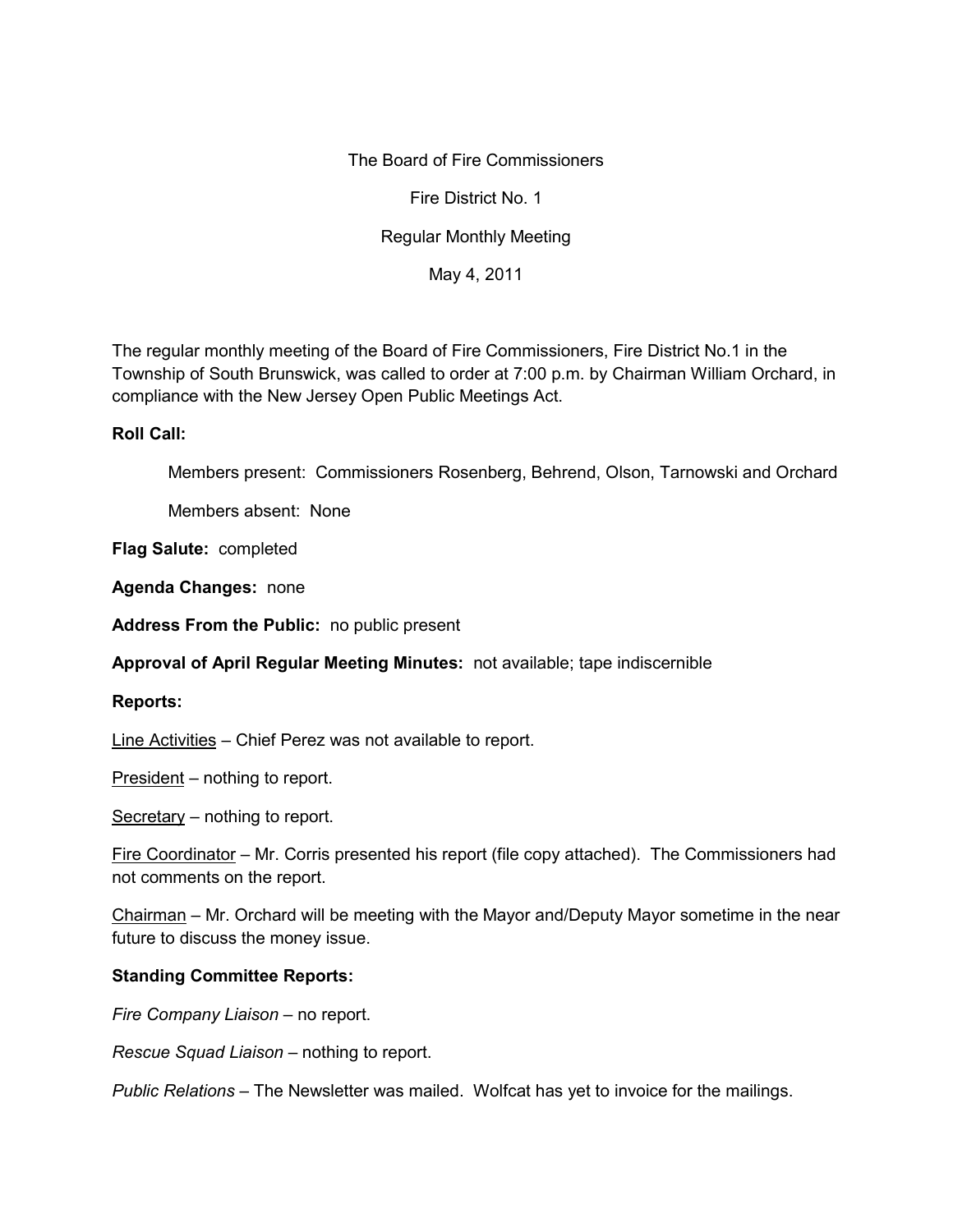*State Association* – the next meeting will be in June.

*Joint Board –* Mr. Orchard reported that he had provided Mr. Braslow with a copy of the Joint Board Ordinance for his review. After his review, Mr. Braslow questioned why it had been established; what was the need for it. Mr. Braslow also so indicated that the Board could be abolished. Mr. Orchard noted that he believes District No. 2 would be in favor of such an action. Mr. Orchard will discuss further action with Mr. Braslow.

*Insurance –* Mr. Orchard reported that there was a workman's comp case; a firefighter got dehydrated at a training session at the Fire Academy. In addition, there are another five cases due to problems at a fire call last evening. Mr. Orchard stated that premiums will probably increase which may mean that the District will need to join the Joint Insurance Fund.

Treasurer/Approval of Voucher List – Mr. Rosenberg presented the report and voucher list (file copies attached). He stated that, per the Auditor's request, adjustments were made to certain accounts. In addition, a Management Discussion Analysis Letter was received from the Auditor. The letter detailed a \$102,000 increase in net Assets. Mr. Rosenberg explained that the increase was probably due to the sale of the Hummer and a reimbursement for an overpayment in the 2009 insurance. Also the letter indicated a reduction in Liabilities, due to a double payment for Truck 221, the single payment for the engine, plus the principle bond payment of \$70,000.

LOSAP is still an open issue. Mr. Rosenberg noted that there are some disparities that need to be investigated. Mr. Orchard will discuss this situation with Chief Perez. Mr. Rosenberg noted this is the last item that needs to be completed to finish the audit.

Mr. Rosenberg stated that the Voucher List includes a \$100,000 check to the Fire Company, per their request for assistance with the New Road new building project. As a \$303.00 permit fee was made out to South Brunswick Township, so the fire panel could be replaced.

As there were no other comments for Mr. Rosenberg, Mr. Olson made a motion to approve the Voucher List as presented and Mr. Tarnowski seconded the motion. A vote was taken and passed.

## **Unfinished Business:**

Rescue Truck – Mr. Rosenberg stated that the truck may not arrive until October.

Yearly Meeting Schedule – The meeting date needs to be changed to insure enough time to obtain the monthly bills and also to allow Mr. Corris and Commissioners, who are also members of the Fire Company, to attend Company drills and maintenance nights. The Board discussed possible dates and times. The Board agreed to revise the meeting schedule to the third Wednesday of every month, at 6:30 p.m. beginning on June 15 $^{\rm th}$ .  $\,$  A resolution indicating this change will be prepared, therefore, a roll call vote was taken: Mr. Rosenberg-abstain,